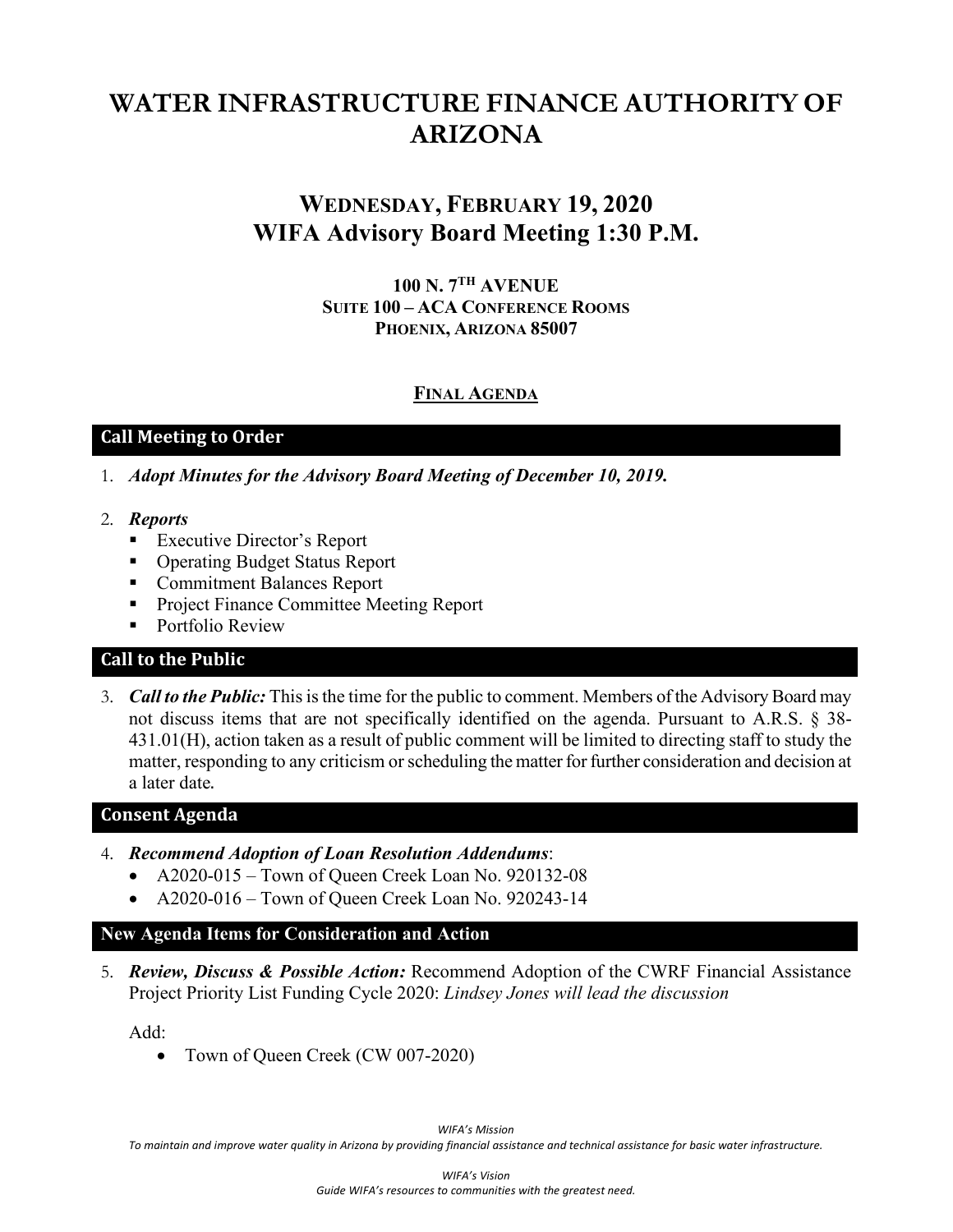Fundable Range:

- Town of Queen Creek (CW 007-2020)
- 6. *Review, Discuss & Possible Action:* Recommend Adoption of the DWRF Financial Assistance Project Priority List Funding Cycle 2020: *Lindsey Jones will lead the discussion*

Add:

- City of El Mirage (DW 026-2020)
- Walnut Creek Water Company (DW 027-2020)
- Town of Marana (DW 028-2020)
- City of Williams (DW 029-2020)
- Tonto Basin Water Company (DW 030-2020)

Changes:

- Sun Valley Farms Unit IV Water Company Inc. (DW 011-2020) Project costs increased
- Town of Queen Creek (DW 012-2020) Project cost increased
- Jake's Corner Water Company (DW 014-2020) MHI decreased, subsidy decreased, PPL Rank changed

Fundable Range:

- Sun Valley Farms Unit IV Water Company Inc. (DW 011-2020))
- Town of Queen Creek (DW 012-2020)
- City of El Mirage (DW 024-2020)
- City of El Mirage (DW 025-2020)
- City of El Mirage (DW 026-2020)
- Town of Marana (DW 028-2020)
- City of Williams (DW 029-2020)
- 7. *Review, Discuss & Possible Action*: Recommend Approval of Loan Resolution 2020-017 and Due Diligence Summary CW 002-2020 – Kachina Village Improvement District – CWRF – \$807,000 – *Angie Valenzuela will lead the discussion*
- 8. *Review, Discuss & Possible Action*: Recommend Approval of Loan Resolution 2020-018 and Due Diligence Summary DW 014-2020 – Management Systems, LLC DBA Jake's Corner Water System – DWRF – \$89,640 - *Angie Valenzuela will lead the discussion*
- 9. *Review, Discuss & Possible Action*: Recommend Approval of Loan Resolution 2020-019 and Due Diligence Summary DW 015-2020 – Arroyo Water Company, Inc. – DWRF – \$214,200 – *Angie Valenzuela will lead the discussion*
- 10. *Review, Discuss & Possible Action:* Recommend Approval of Loan Resolution 2020-013 and Due Diligence Summary CW 006-2020 – Town of Marana – \$475,000 *– Angie Valenzuela will lead the discussion*
- 11. *Review, Discuss & Possible Action:* Recommend Approval of Loan Resolution 2020-014 and Due Diligence Summary DW 028-2020 – Town of Marana – \$1,100,000 *– Angie Valenzuela will lead the discussion*

*WIFA's Mission*

*To maintain and improve water quality in Arizona by providing financial assistance and technical assistance for basic water infrastructure.*